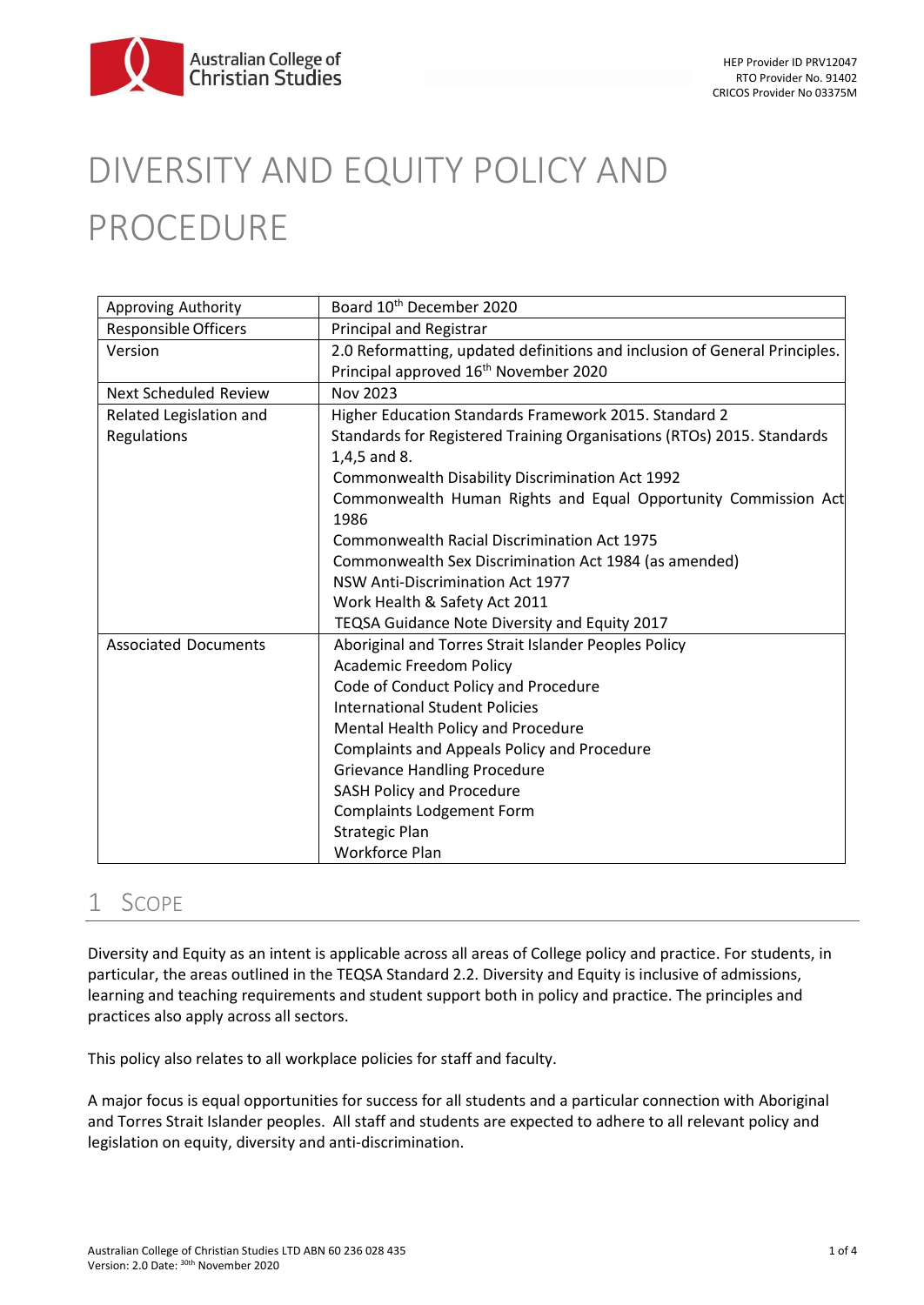

# PURPOSE

The purpose of the policy is to provide a statement to outline the Australian College of Christian Studies' (ACCS) commitment to the biblical principles of justice and equity. It provides a statement of intent in support of the College's values best educational practice and employment in line with relevant legislation and regulations. The College as an expression of beliefs as expressed in the Statement of Faith, doctrine, principles and practices and therefore, seeks to ensure students and staff, treat others fairly, justly in a spirit of Christian love and grace.

The policies and practices of ACCS are designed to ensure it is responsive to the diverse needs of individuals and inclusive of people from a diverse range of cultural and learning backgrounds. In doing so, the College is committed to addressing needs relating to equality of opportunity that might arise in areas such as:

- Academic success
- Disability
- Human Rights
- Cultural diversity

# 3 DEFINITIONS

**Harassment**: Harassment may be sexual in nature or based on gender, race, disability, sexual preference or a range of other factors. In this policy harassment also includes workplace harassment, or bullying, which is described as the repeated less favourable treatment of a person by another or others in the workplace, which may be considered unreasonable and inappropriate workplace practice. It includes behaviour that intimidates, offends, degrades or humiliates.

**Disadvantaged and Under-represented Groups**: Includes historically disadvantaged groups or underrepresented populations in Higher Education, other groups protected in Equal Opportunity and antidiscrimination legislation and those covered by the Higher Education Participation and Partnerships Program.

Disadvantaged and Under-represented Groups include but are not limited to:

- Aboriginal and Torres Strait Islander peoples,
- people from lower socio-economic backgrounds,
- people with disability,
- people from remote, rural or isolated areas,
- people who are the first in their family to attend a university or other higher educational institution,
- people from non-English speaking backgrounds, and
- people in areas of study where they have been under-represented.

**Diversity**: Recognition and respect for an individual's or a group's uniqueness and possible differences.

**Discrimination:** Occurs when a person is discriminated against in the workplace and in certain areas of public life, because of their age, race, colour, nationality, ethnicity, sex, marital status, or of a disability.

**Equal Opportunities**: Equality without discrimination or disadvantage due to prejudice or bias.

**Equity**: Being fair and impartial.

**Inclusivity**: Policies, processes and practices of including individuals who otherwise might be marginalised, prevented or even ostracised due to some attributes.

**Religious Exemptions:** The Sexual Discrimination Act 1984, Section 37 and 38 states, it is not unlawful for religious educational institutions to discriminate on the basis of sex, sexual orientation, gender identity, marital or relationship status or pregnancy … in accordance with the doctrines, tenets, beliefs or teachings of a particular religion or creed … in good faith to avoid injury to the religious susceptibilities of adherents of that religion or creed".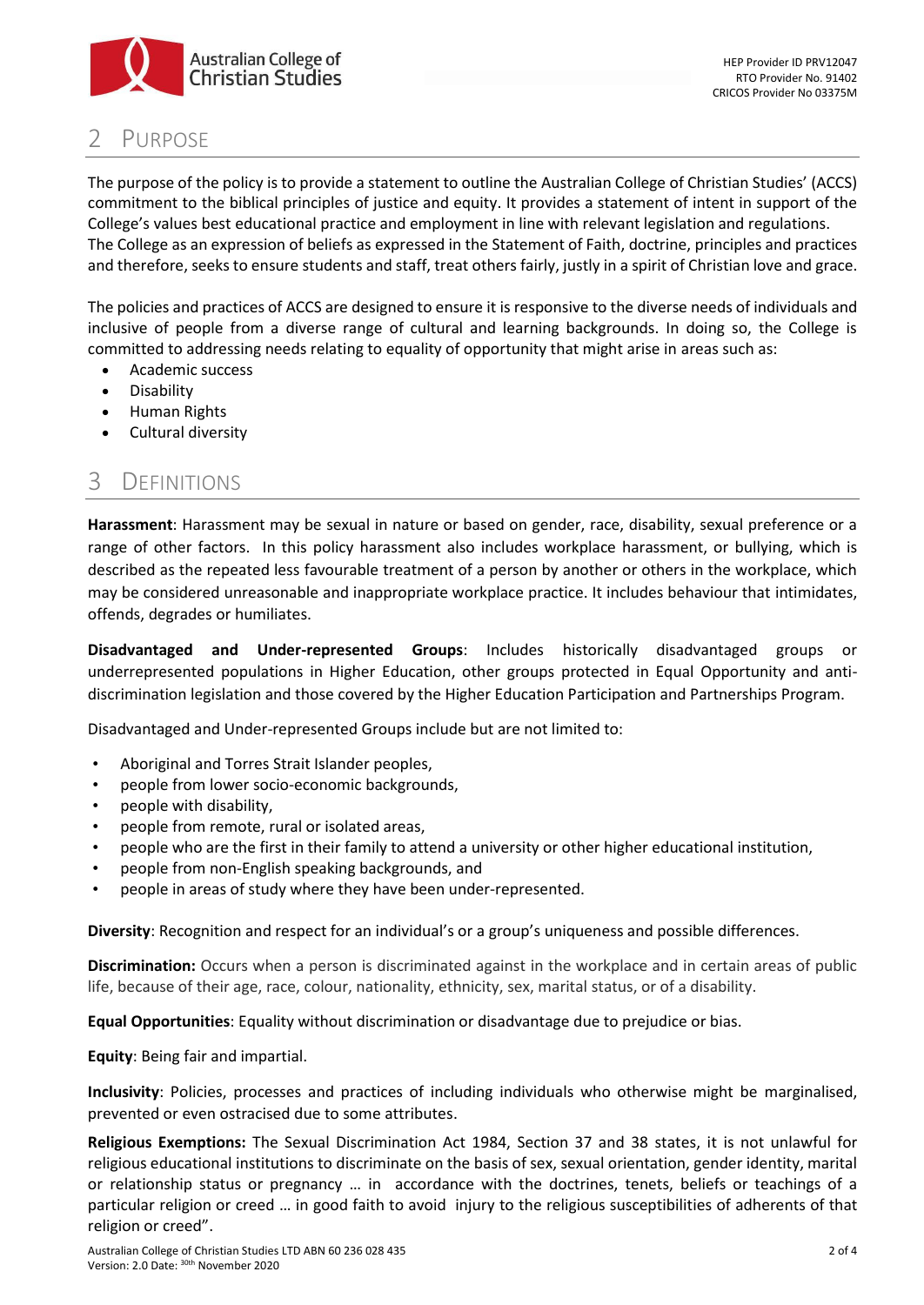

## POLICY/PROCEDURE STATEMENT

As a Christian educational institution, ACCS delivers its courses within a Christian evangelical ethos. Staff and faculty, cognisant of the Christian ethos and the ACCS Statement of Faith that undergirds all operations, policies and studies at ACCS are required to support the stated beliefs, values, and mission through practices and communication. ACCS adheres to the laws applicable to institutions for religious purposes.

ACCS is committed to a policy of equality of opportunity and valuing of diversity in employment and education. The College recognises the right of all students and staff to work and study in an environment free from harassment, bullying and indirect or unlawful discrimination.

The policy of ACCS includes:

- The determination of maintaining a harmonious equitable and inclusive work and study environment.
- Both principles and practices of access and equity within policies and procedures for all students and staff in keeping with its Christian doctrine, principles and practices.
- The recognition that some students or staff members as a result of past inequities may now require measures to improve educational and vocational opportunities.

#### The College:

- 1. Promotes understanding and application of Christian biblical ethical principles through its teaching programs;
- 2. Provides a safe and congenial learning environment for students and staff;
- 3. Encourages students and staff to recognise the limitations of a monocultural worldview, and to develop a more comprehensive worldview on the basis of biblical principles;
- 4. Encourages the practice of sound ethical principles in College and community life;
- 5. Ensures that all students and staff are treated fairly and justly;
- 6. Educates the College community on the College's philosophy, policy and procedures in relation to matters of ethics, justice, equity and responsibility;
- 7. Ensures that the College's policies, practices and official documentation are in accord with biblical principles, and comply with the principles and legislation with which the College is required to comply;
- 8. Avoids the use of gender exclusive or sexist language in its publications and discourage the use of such language by students or staff;
- 9. Provides equal opportunities for men and women to participate in job opportunities offered by the College and on related committees;
- 10. Creates equal opportunities for both male and female students at all levels of study;
- 11. Seeks to offer employment and training/education opportunities that cater for individuals with disabilities, within the constraints imposed by being a non-funded private tertiary institution, offering a limited number of paid jobs and a limited range of courses;
- 12. Encourages full-time and part-time, on-campus, mixed mode and distance education students equally, and
- 13. Provides opportunities for staff and students to express ideas, comments and concerns openly or in confidence, without risk of discrimination or reprisal.

#### GENERAL PRINCIPLES

Reports and complaints of inequity, harassment, bullying and discrimination will be treated seriously by the College and will be investigated promptly in a thorough and confidential manner ensuring that complainants and witnesses are not victimised. The principles of natural justice apply and will guide the application of this policy and associated procedures.